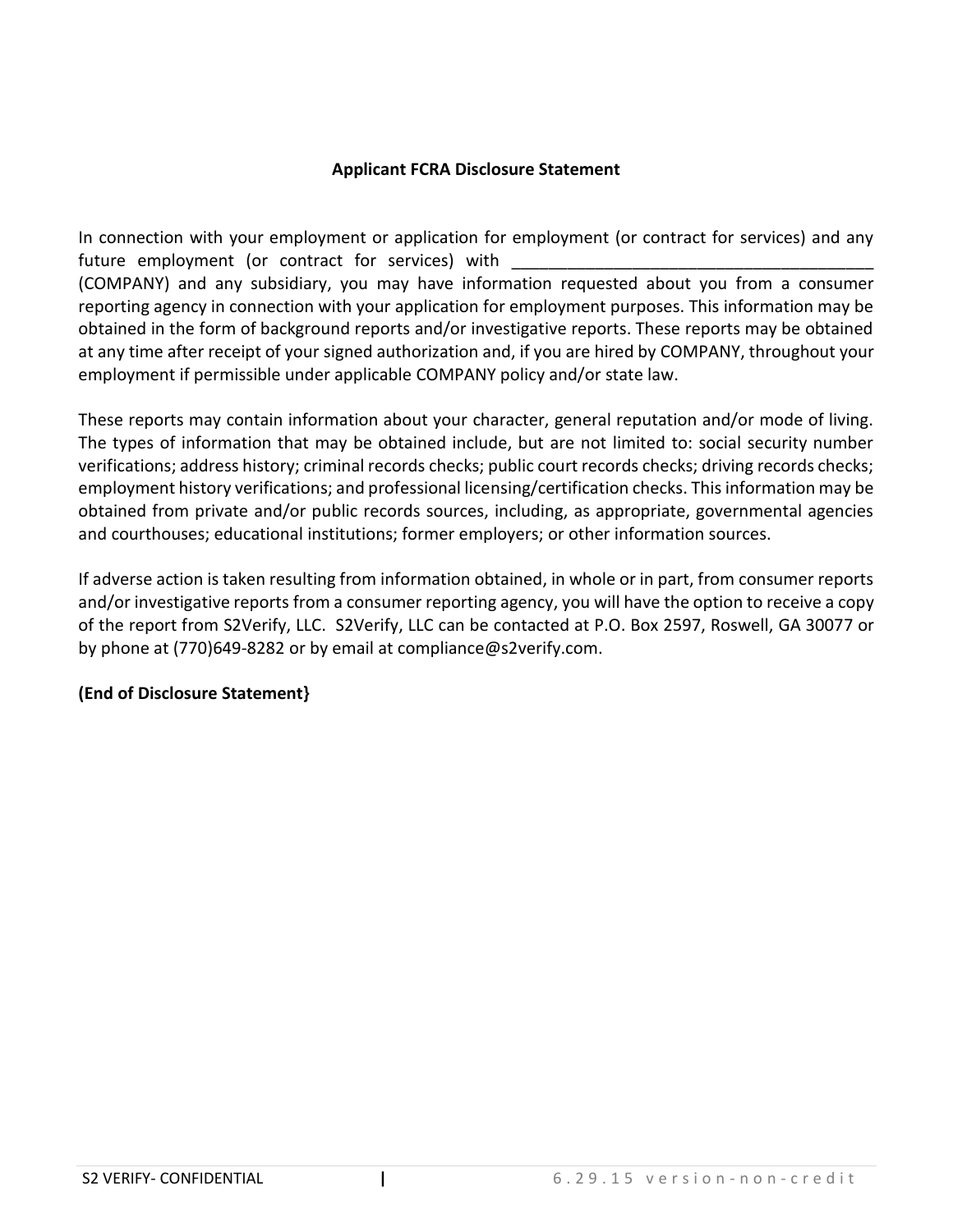### **Authorization of Background Investigation**

I have carefully read, and understand, this Authorization form and further acknowledge receipt of the separate document entitled "**A Summary of Your Rights under the Fair Credit Reporting Act**" (available at [http://www.S2Verify.com/resources.html](http://www.s2verify.com/resources.html) or a copy provided by the COMPANY) and the "**Applicant Disclosure Statement**" and certify that I have read and understand both documents. By my signature below, I consent to the release of background reports and/or investigative background reports prepared by a consumer reporting agency, such as S2Verify, Inc., to COMPANY and its designated representatives and agents for the purposes of determining my eligibility for employment, retention, or other lawful employment purposes. I further consent to the release of such background reports and/or investigative background reports to essential partners of COMPANY, including but not limited to: industrial safety councils, and owners and/or operators of industrial facilities for which I may be asked to work on the premises of such industrial facility. I understand that if COMPANY hires me, my consent will apply, and COMPANY may obtain background reports throughout my employment if permissible under applicable COMPANY policy.

I understand that information contained in my employment application, or otherwise disclosed by me before, or during, my employment, if any, may be used for the purpose of obtaining background reports and/or investigative background reports. I also understand that nothing herein shall be construed as an offer of employment. I hereby authorize law enforcement agencies, educational institutions (including public and private schools/universities), information service bureaus, consume reporting agencies, record/data repositories, courts (federal, state, and local), motor vehicle records agencies, my past or present employers, the military, and other information sources to furnish any, and all, information on me that is requested by the consumer reporting agency.

**California Applicants Only: I acknowledge receipt of a copy of California Civil Code 1786.22.** Pursuant to Section 1786.22 of the California Civil Code, you may view the file maintained on you by S2Verify during normal business hours. You may also obtain a copy of this file, upon submitting proper identification by appearing at S2Verify's offices in person, during normal business hours and on reasonable notice, or by mail. You may also receive a summary of the file by telephone, upon submitting proper identification. S2Verify has trained personnel available to explain your file to you, including any coded information. By signing below, you acknowledge receipt of California Civil Code 1786.22, available at [http://www.S2Verify.com/resources.html.](http://www.s2verify.com/resources.html)

**New York Applicants Only: I acknowledge receipt of a copy of Article 23-A of New York Correction Law.** By signing below, you acknowledge receipt of Article 23-A of the New York Correction Law, available at [http://www.S2Verify.com/resources.html.](http://www.s2verify.com/resources.html)

By my signature below, I certify the information I provided on, and in connection with, this form is true, accurate, and complete. I agree that this Authorization form in original, facsimile, photocopy, or electronic (including electronically signed) formats, will be valid for any reports that may be requested by, or on behalf of, COMPANY.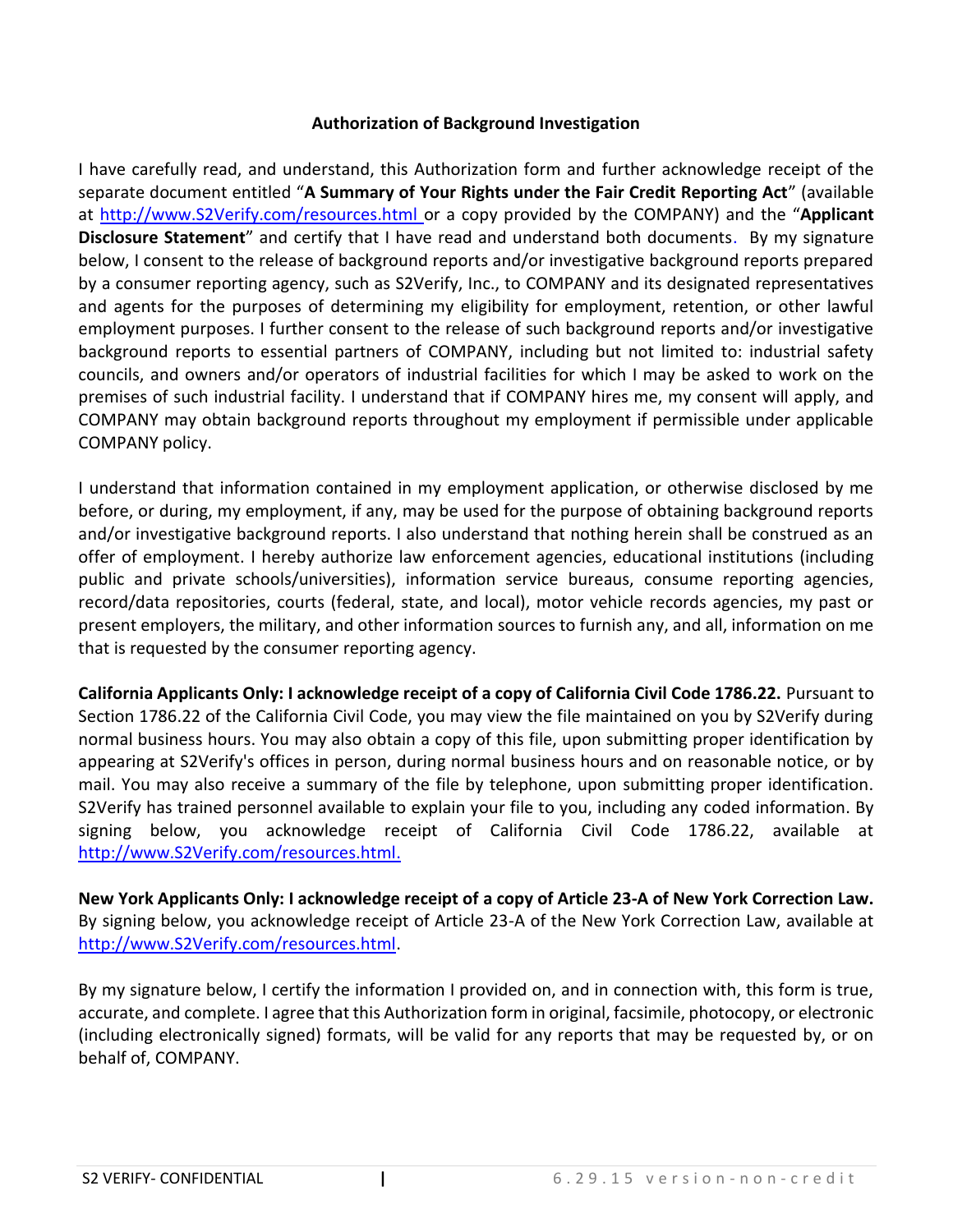# **California, Minnesota or Oklahoma applicants only:**

You may receive a free copy of any consumer report or investigative consumer report obtained on you if you check the box below.

I wish to receive a free copy of the report.